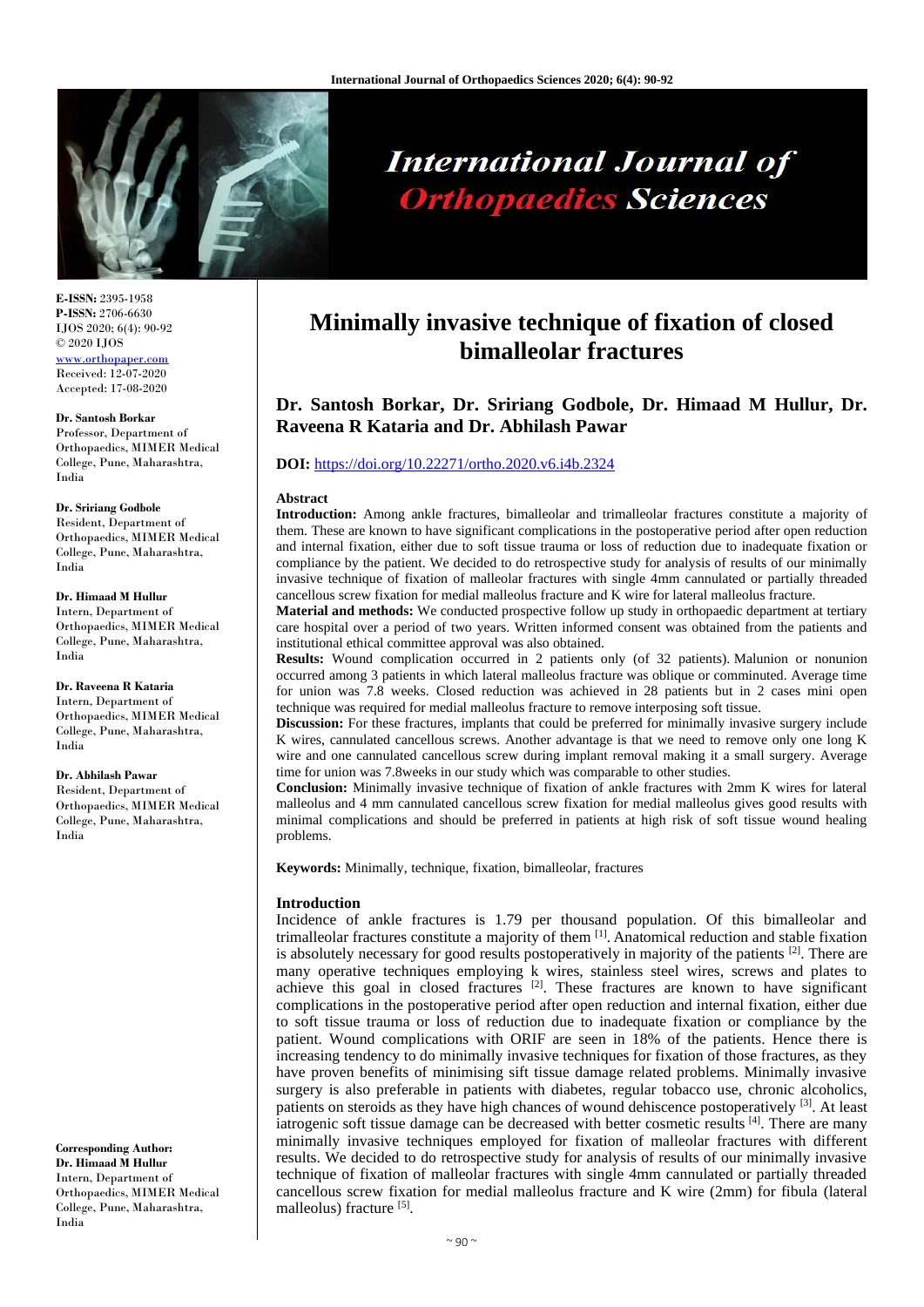We did not use tension band wires, fully threaded headless cannulated compression screws or plates in minimally invasive surgery. We did not include trimalleolar or plafond fracture as they are rarely operated by minimally invasive technique due to most cartilage injury and risk of arthritis in the future  $^{[6]}$ .

#### **Material and Methods**

32 patients with displaced bimalleolar ankle fractures who presented to emergency department of MIMER Medical college from Jan 2017 to December 2019 were included in the study.

Patients of both sexes and patients above 18 years were included in the study.

We excluded compound fractures, trimalleolar fractures, single malleolar fractures, pilon/ plafond fractures, patients not willing or unfit for surgery, fractures more than 1 week after trauma, patients with associated fractured tarsals. Bimalleolar fractures without displacement were also excluded as they could be managed conservatively.

Written informed consent was obtained from the patients and institutional ethical committee approval was also obtained. Patients were worked up for surgery.

Closed reduction was achieved by varus and dorsiflexion at ankle. Single long wire of 30cm and 2mm diameter was passed from tip of lateral malleolus percutaneously into medullary canal and after closed reduction of fracture under image intensifie into fibula. End of wire was left outside the skin after bending for removal later. Guide wire for 4mm cc screw was passed into medial malleolus across fracture of medial malleolus into distal tibia. Guide wire gained purchase into opposite cortex of tibia. Then with the help of cannulated drill bit the tract was drilled. Over the guide wire, 4mm cc screw of appropriate length was passed. Cc screw was preferred as it gave compression across the fracture. Reduction was checked in the image intensifier again. As far as possible open reduction was not done. However, in a couple of cases mini open technique was done for reduction of fracture of lateral malleolus only. Below knee slab was given post operatively for 3 weeks. Then partial weight bearing was allowed. Full weight bearing was allowed only if union was visible on follow-up X-rays at 6,12,18 weeks. Range of motion exercises were started after slab removal at 3 weeks.

#### **Results**

Average age of patients was about 46.2 years. Male were more as compared to females (18 males and 14 females) Average operative time was 47.5min (44-60 min). Wound complication occurred in 2 patients only (2 out of 32 patients). Complications-Malunion or nonunion occurred in 3 patients (3 patients in which lateral malleolus fracture was oblique or comminuted). In two patients plating for fibula had to done. Average time for union was 7.8 weeks. Duration of hospital stay was  $7.1(+/-1.9)$  days. Closed reduction was achieved in 28 patients but in 2 cases mini open technique was required for medial malleolus fracture to remove interposing soft tissue. Average image intensifier time required was 4.9mins (294 seconds).

#### **Discussion**

Open reduction and internal fixation of bimalleolar fracture is standard technique of fixation in management of such fractures whenever conservative treatment is not possible [7]. However due to considerable soft tissue problems such as wound dehiscence and infection with open technique in already traumatized soft tissues, minimally invasive techniques are becoming popular. Also large scars of surgery are not preferable for cosmetic effect particularly in young females [8]. Classical implants used for fixation of bimalleolar fractures include plates and screws for fibula and either tension band wiring with K wires or cannulated cancellous screws for medial malleolus  $[9]$ . For these fractures, implants that could be preferred for minimally invasive surgery include K wires, cannulated cancellous screws. Many authors have described 2 to 3 k wires for lateral malleolus or trans-articular external fixation [10, 11].

We preferred single 2mm K wire into tip of lateral malleolus only as it decreases soft tissue trauma further and gives good stable fixation compared to smaller K wires  $[12]$ . Similarly, we preferred single cannulated cancellous screw for medial malleolus as it decreases radiation exposure and avoids multiple holes in medial malleolus making it prone to fractures during insertion  $^{[13, 14]}$ . We did not encounter significant syndesmosis injury after fixation of bimalleolar ankle fractures in most cases and had to put syndesmosis screw in only 5 cases out of 32, which also was done percutaneously. In only 4 cases mini open technique through 1.5 to 2cm incision was required as reduction after closed reduction was not satisfactory or there was soft tissue interposition.

Another advantage of our technique is that we need to remove only one long K wire and one cannulated cancellous screw during implant removal making it a small surgery. K wire was left out of the skin and could be removed in outpatient department after 6-12 weeks. Another technique of minimally invasive ankle fixation described in literature is percutaneous locking plates but is described for pilon fractures and lateral malleolar fractures only [15].

In our study average operative time was 47.5 min which was comparable to other studies in literature employing open reduction and internal fixation. Wound complication occurred in only two patients out of 32 i.e. 6.25% of cases. This was comparable to study by Robinson Esteves Santos Pires *et al*. who had wound complication rate of 5% with MIPPO and Sherif Mohamad Abddgaid *et al*. who noted wound complication rate of only 0.5% with MIPPO. Thus complication rate was significantly less than wound problems in 18% for open reduction and internal fixation technique  $[16, 16]$ 17] .

In our study closed reduction was achieved in 28 out of 32 cases. Thus 12.5% cases required open reduction (in our case mini open technique). This was comparable to study by Sherif Mohamad Abddgaid *et al*. in which 10.6% of patients required open reduction and internal fixation [17].

Average time for union was 7.8weeks in our study which was comparable to other studies in literature like the study by Khaled M Emara in which time for union was 6.92 weeks and study by Robinson Esteves Santos Pires *et al*. in which all fractures healed by 8 weeks  $[14, 16]$ .

Average duration of hospital stay was 7.1 days in our study which was also comparable to other studies in which minimally invasive techniques were employed [15].

Average complication rate in our study was 9.4% excluding infection which was comparable to study by Khaled M Emara *et al*. in which it was 11.5% and Sherif Mohamad Abddgaid *et al*. in which it was 10.6%. However, in open technique complication rates can be as high as  $36\%$  [14, 17].

Average image intensifier time was 294 seconds which was 6 times as compared to open technique  $(45.25 \text{ seconds})$  [18].